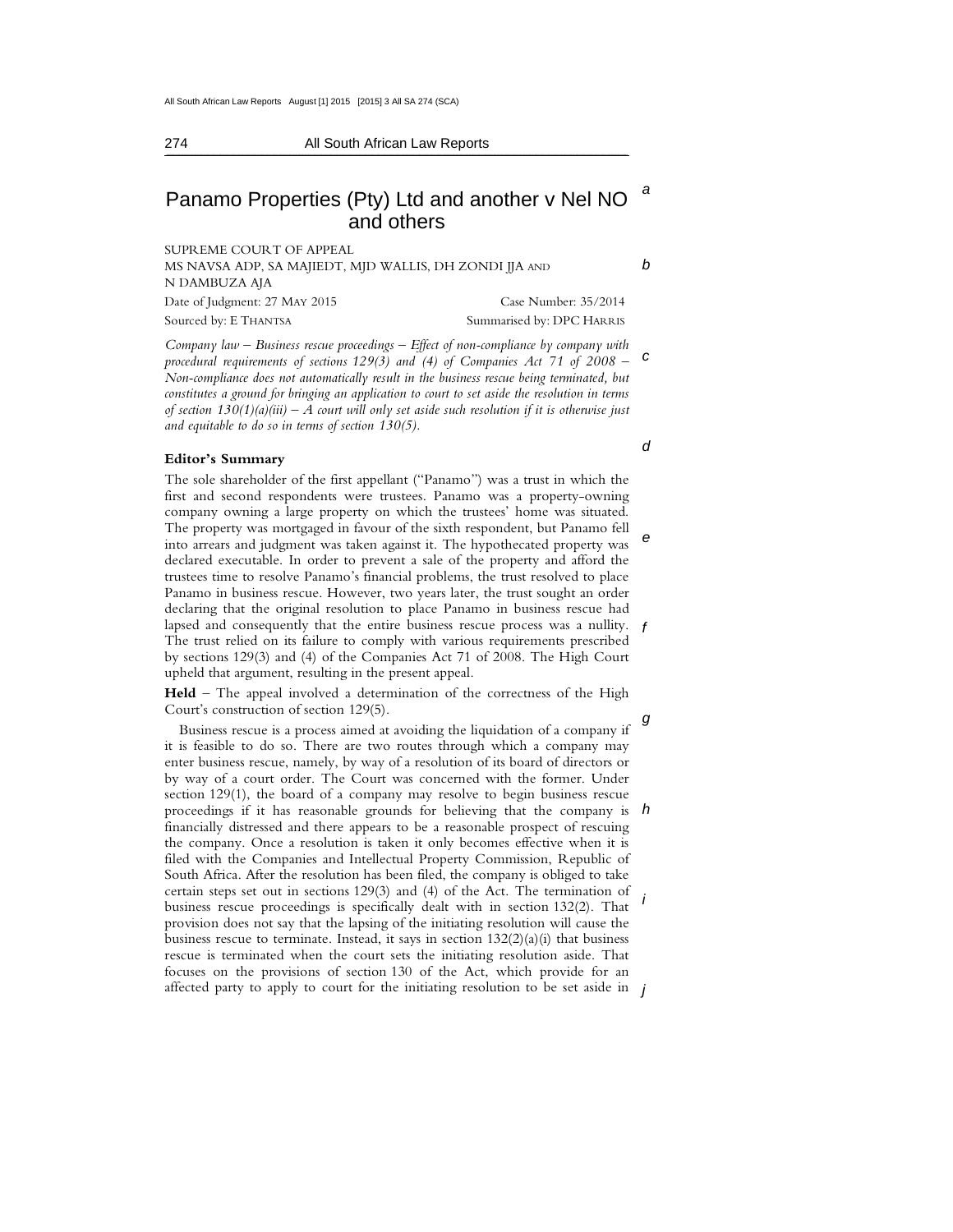| SCA |  | Panamo Properties (Pty) Ltd v Nel NO | 275 |
|-----|--|--------------------------------------|-----|
|-----|--|--------------------------------------|-----|

- a certain circumstances, including non-compliance with the procedural requirements of section 129. The court will only grant an order setting aside the initiating resolution if it is satisfied on a consideration of all the circumstances that it is just and equitable to do so. It was common cause that in this case there was a degree of non-compliance with those provisions. The Court held that
- b non-compliance with the procedural requirements of sections 129(3) and (4) does not automatically result in the proceedings becoming a nullity.

Although the statutory provisions were poorly drafted, the Court pointed out that once it is appreciated that the fact that non-compliance with the procedural requirements of section 129(3) and (4) might cause the resolution to lapse and

- c become a nullity, but does not terminate the business rescue, the legislative scheme of the sections becomes clear. The company may initiate business rescue by way of a resolution of its board of directors that is filed with CIP-CSA. The resolution and the process of business rescue that it commenced, may be challenged at any time after the resolution was passed and before a business rescue plan is adopted on the grounds that the preconditions for the
- d passing of such resolution are not present. If there is non-compliance with the procedures to be followed once business rescue commences, the resolution lapses and becomes a nullity and is liable to be set aside under section  $130(1)(a)(iii)$ . In all cases, the court must be approached for the resolution to be set aside and business rescue to terminate.
- e Finding that the High Court had erred in its approach and should have dismissed the application, the court upheld the appeal.

### **Notes**

For Company law see:

f • *LAWSA* Second Edition Vol 4 Parts 1–3

|   | ABSA Bank Ltd v Caine NO, In re: Absa Bank Ltd v Caine NO                     |  |
|---|-------------------------------------------------------------------------------|--|
|   |                                                                               |  |
|   | ABSA Bank Ltd v Ikageng Construction (Pty) Ltd, unreported,                   |  |
| g |                                                                               |  |
|   | Advanced Technologies and Engineering Company (Pty) Ltd v Aeronautique        |  |
|   | et Technologies Embarquées SAS, unreported,                                   |  |
|   |                                                                               |  |
|   | Amalgamated Packaging Industries Ltd v Hutt and another [1975] 4 All SA 695   |  |
|   |                                                                               |  |
| h | Attorney-General, Transvaal v Additional Magistrate for Johannesburg          |  |
|   |                                                                               |  |
|   | Barlin v Licencing Court for the Cape 1924 AD 472 - Referred to 286           |  |
|   | Commissioner for Inland Revenue v Shell Southern Africa Pension Fund          |  |
|   |                                                                               |  |
|   | DH Brothers Industries (Pty) Ltd v Gribnitz NO and others [2014] 1 All SA 173 |  |
|   |                                                                               |  |
|   | Homez Trailers and Bodies (Pty) Ltd (under supervision) $\nu$ Standard Bank   |  |
|   | of South Africa Ltd, unreported,                                              |  |
|   |                                                                               |  |
|   | Madodza (Pty) Ltd (in business rescue) $\nu$ ABSA Bank Ltd, unreported,       |  |
|   |                                                                               |  |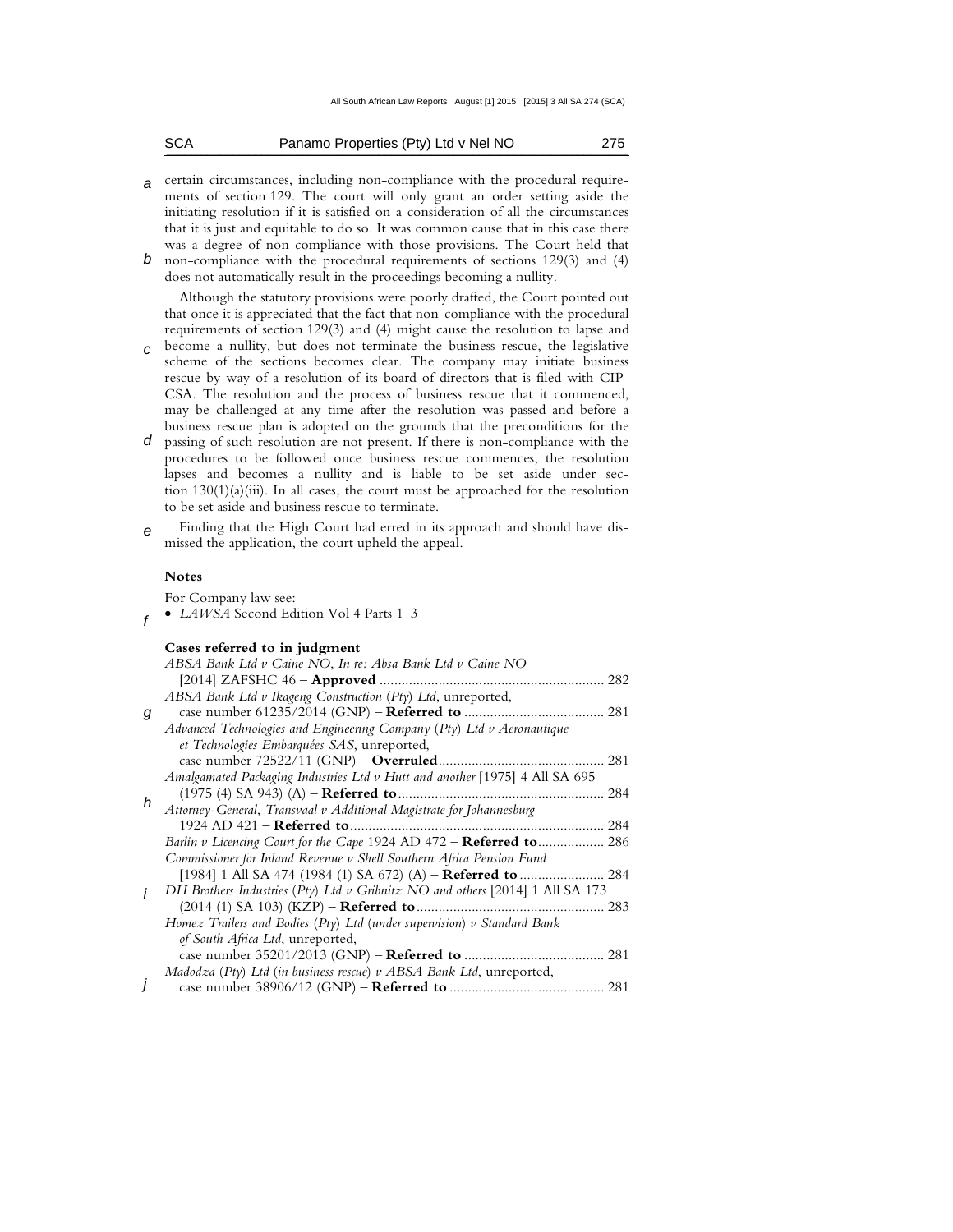All South African Law Reports August [1] 2015 [2015] 3 All SA 274 (SCA)

| 276                          | All South African Law Reports                                                  |
|------------------------------|--------------------------------------------------------------------------------|
|                              | MAN Financial Services SA (Pty) Ltd v Blouwater Boerdery CC, unreported,<br>а  |
|                              | Minister of Interior v Estate Roos [1956] 2 All SA 388                         |
|                              | Natal Joint Municipal Pension Fund v Endumeni Municipality [2012] 2 All SA 262 |
|                              | ([2013] ZASCA 13; 2012 (4) SA 593) (SCA) – Referred to 284<br>h                |
|                              | Newton Global Trading (Pty) Ltd v Corte                                        |
|                              |                                                                                |
|                              | Ngcobo and others v Salimba CC; Ngcobo v Van Rensburg [1999] 2 All SA 491      |
|                              |                                                                                |
| S v Sengama [2013] JOL 30694 |                                                                                |
|                              | C                                                                              |
|                              | South African Transport and Allied Workers Union and another v Garvas          |
|                              | and others (City of Cape Town as Intervening Party and Freedom of              |
|                              | Expression Institute as amicus curiae) 2012 (8) BCLR 840                       |
|                              |                                                                                |
|                              | Van den Steen NO and another (Credit Suisse Group AG and another intervening), |
|                              |                                                                                |
|                              | Vincemus Investments ( $Pty$ ) Ltd v Louhen Carriers CC                        |
|                              |                                                                                |

# **Judgment**

## **WALLIS JA:**

- supervision of the company and its business by a business rescue practitio-  $f$ the case.<sup>2</sup> These commendable goals are unfortunately being hampered g ness rescue process or securing advantages not contemplated by its broad  $h$  [1] Business rescue proceedings under the Companies Act 71 of 2008 ("the Act") are intended to "provide for the efficient rescue and recovery of financially distressed companies, in a manner that balances the rights and interests of all relevant stakeholders".<sup>1</sup> They contemplate the temporary ner. During business rescue there is a temporary moratorium on the rights of claimants against the company and its affairs are restructured through the development of a business rescue plan aimed at it continuing in operation on a solvent basis, or if that is unattainable, leading to a better result for the company's creditors and shareholders than would otherwise be because the statutory provisions governing business rescue are not always clearly drafted. Consequently, they have given rise to confusion as to their meaning and provided ample scope for litigious parties to exploit inconsistencies and advance technical arguments aimed at stultifying the busipurpose. This is such a case.
- Roodepoort. Mr and Mrs Nel's home is situated on a portion of the *i*  [2] The Jan Nel Trust ("the Trust") is the sole shareholder of the first appellant, Panamo Properties (Pty) Ltd ("Panamo"). Its trustees, Mr and Mrs Nel, who are also the directors of Panamo, represent it in these proceedings. Panamo is a property-owning company owning a large property in

 $\mathcal{L}_\text{max}$  , where  $\mathcal{L}_\text{max}$ 

e

 <sup>1</sup> S 7(2)(k) of the Act.

 <sup>2</sup> See the definition of "business rescue" in s 128(1)(b) of the Act.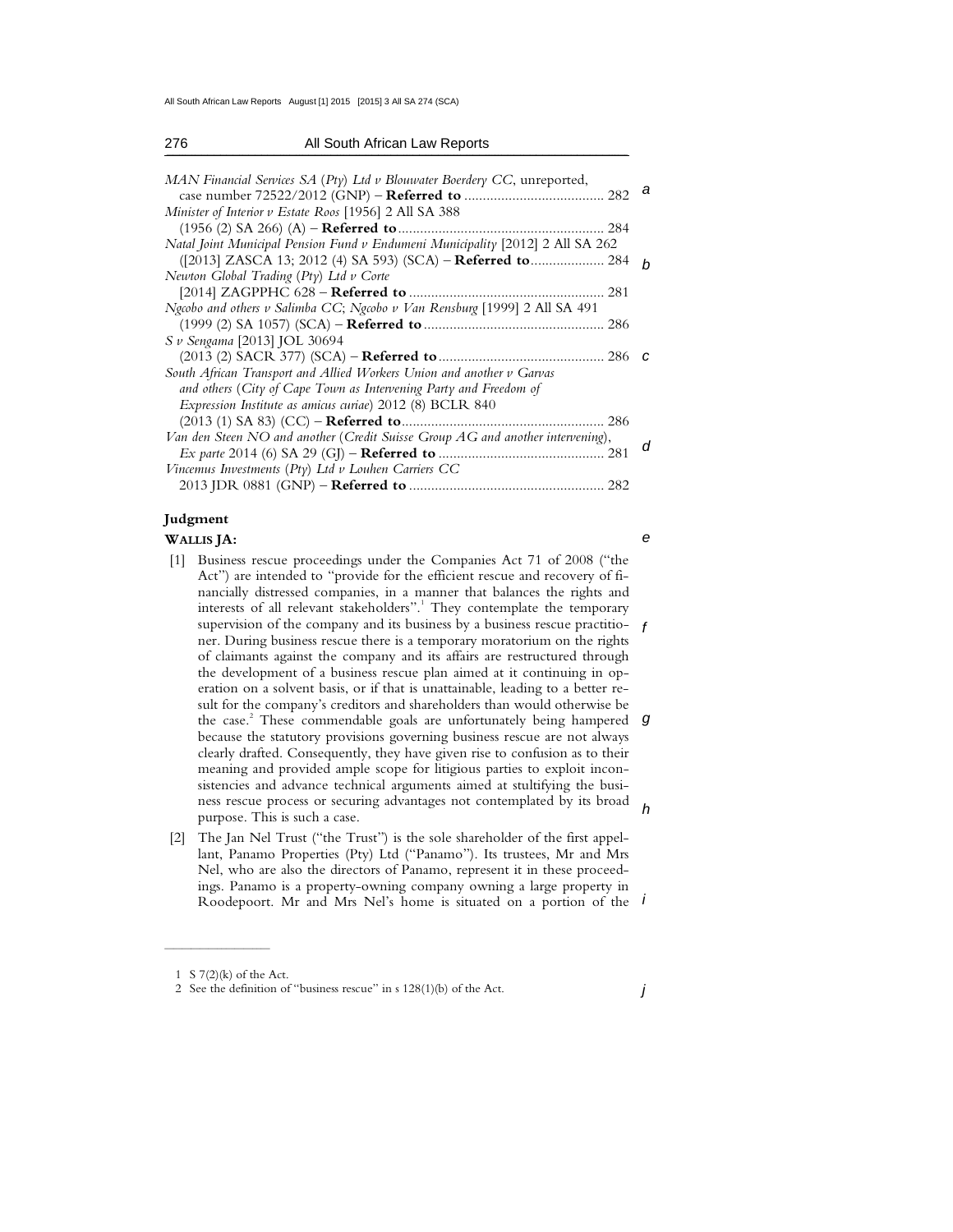| Wallis JA  |                                      |     |
|------------|--------------------------------------|-----|
| <b>SCA</b> | Panamo Properties (Pty) Ltd v Nel NO | 277 |

- a property, and the balance is let to various commercial tenants. The property was mortgaged in favour of Firstrand Bank Ltd, but Panamo fell into arrears and judgment was taken against it for amounts totalling some R3,3 million, plus interest and costs. The hypothecated property was declared executable.
- b [3] In order to prevent a sale of the property and afford the Nels time to resolve Panamo's financial problems, the Trust resolved on 19 August 2011 to place Panamo in business rescue. A little over two years later, in September 2013, the Trust sought an order declaring that the original resolution to place Panamo in business rescue had lapsed and consequently that the entire business rescue process was a nullity. That was after the ap-
- c pointment of a business rescue practitioner, (Mr Van der Merwe the second appellant); the adoption of a business rescue plan; and the sale of the property pursuant to that plan. It is undisputed that the sole purpose behind the application was to prevent the sale of the property and to prolong Mr and Mrs Nel's occupation of their home.
- d [4] In advancing its case the Trust relied on its failure – and hence the failure of the Nels as the moving spirits behind both the Trust and Panamo – to comply with various requirements prescribed by sections 129(3) and (4) of the Act. In some instances, the non-compliance lay in doing things after the expiry of the prescribed statutory period for them to be done. In oth-
- e f ers it consisted of straightforward non-compliance with the statutory injunction. The argument on behalf of the Trust was that section 129(5)(a) of the Act stipulates that the consequences of such non-compliance are that the resolution to begin business rescue lapses and is a nullity, and hence the entire process of business rescue in relation to Panamo had been a fruitless exercise as the underpinning for it fell away in October 2011. Khumalo J upheld these contentions and issued a declaratory order that the resolution to commence business rescue had lapsed and was a nullity, and a further order that the appointment of Mr Van der Merwe as business rescue practitioner in respect of Panamo was void. The appeal is with her leave.
- g [5] In reaching that conclusion, Khumalo J expressed her frustration at the h i straitjacket that she thought section 129(5)(a) imposed upon her. She quite correctly regarded the approach of the Trust as opportunistic. She said that the Nels had "strung along" the other parties to the business rescue process and delayed bringing the application until, for selfish reasons, they realised that there was no other way in which to prevent the transfer of the property to the purchaser. Her conclusion was that the Nels "have acted to the company's detriment with a disastrous outcome". I agree and would go further to describe their conduct as a stratagem involving a wholly undesirable exploitation of legal technicalities for their own advantage. However, if Khumalo J's construction of section 129(5) is correct, that situation was unavoidable. The issue in this appeal is whether she was correct.
	- [6] The counter argument advanced by Mr Van der Merwe, on his own behalf and on behalf of Panamo, is that section 129(5)(a) does not have this drastic effect. It must, so he contended, be read in the light of the provisions of section 130 of the Act, which deal with the circumstances in
- j which a court may be asked to set aside a resolution to place a company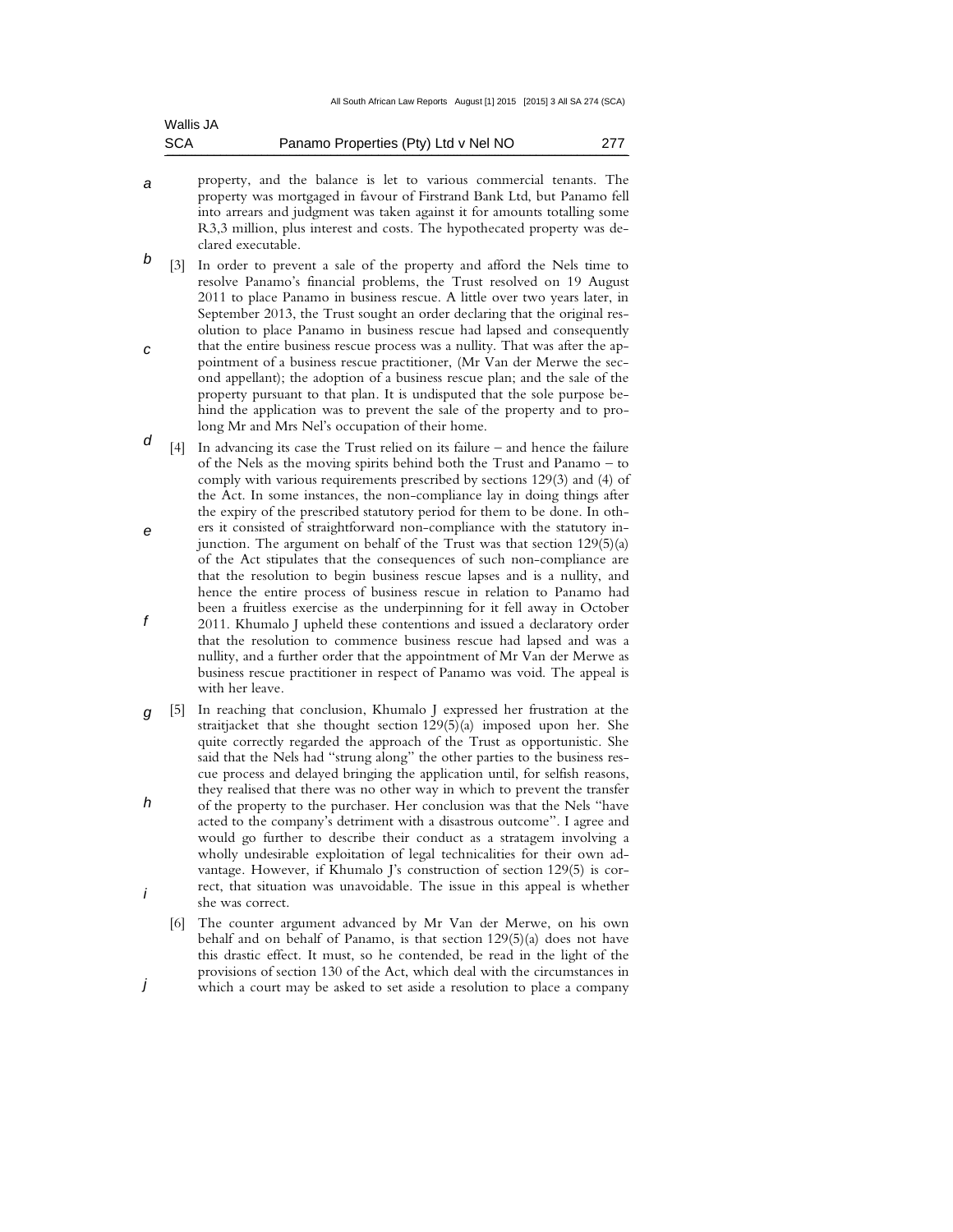278 All South African Law Reports  $\mathcal{L} = \mathcal{L} = \mathcal{L} = \mathcal{L} = \mathcal{L} = \mathcal{L} = \mathcal{L} = \mathcal{L} = \mathcal{L} = \mathcal{L} = \mathcal{L} = \mathcal{L} = \mathcal{L} = \mathcal{L} = \mathcal{L} = \mathcal{L} = \mathcal{L} = \mathcal{L} = \mathcal{L} = \mathcal{L} = \mathcal{L} = \mathcal{L} = \mathcal{L} = \mathcal{L} = \mathcal{L} = \mathcal{L} = \mathcal{L} = \mathcal{L} = \mathcal{L} = \mathcal{L} = \mathcal{L} = \mathcal$ 

a equitable to set aside the resolution and bring the business rescue process b under business rescue. According to the argument, those provisions limit both the time within which a resolution to place a company under business rescue may be challenged and, if such an application is brought timeously, the parties who may bring such an application. Lastly, he submitted that an application would only succeed if the court thought it just and to an end.

- locus standi to bring such an application was doubtful. Furthermore, it c d [7] In this case, the Trust had not purported to bring an application in terms of section 130(1). The time for bringing such an application had passed before the Trust sought to challenge the validity of the resolution, and its would not have been just and equitable in the light of the facts relating to the business rescue proceedings for a court to have granted such an order. Those facts included the numerous attempts by the Nels to stultify those proceedings and the considerable financial prejudice, both actual and contingent, to Mr Van der Merwe and potentially to creditors, that would ensue from terminating the business rescue. Accordingly, he submitted that the application should have been dismissed.
- e [8] A resolution of these issues requires a consideration of the relevant provisions of sections 129 and 130 of the Act. But first it is necessary to place them in their proper setting in the Act. Business rescue is a process aimed at avoiding the liquidation of a company if it is feasible to do so. There are two routes through which a company may enter business rescue, namely, by way of a resolution of its board of directors (section 129(1)) or by way of a court order (section 131(1)). We are concerned with the former.
- [9] Under section 129(1) the board of a company may resolve to begin f g business rescue proceedings if it has reasonable grounds for believing that the company is financially distressed $3$  and there appears to be a reasonable prospect of rescuing the company. Such a resolution may not be adopted if liquidation proceedings have been initiated against the company.<sup>4</sup> Once a resolution is taken it only becomes effective when it is filed with the Companies and Intellectual Property Commission, Republic of South Africa ("CIPCSA").
- [10] After the resolution has been filed with CIPCSA the company is obliged to take certain steps. They are set out in sections 129(3) and (4) of the
- h

3 Defined in s 128(1)(f) in the following terms:

i "'financially distressed', in reference to a particular company at any particular time, means that –

- (i) it appears to be reasonably unlikely that the company will be able to pay all of its debts as they become due and payable within the immediately ensuing six months; or
- (ii) it appears to be reasonably likely that the company will become insolvent within the immediately ensuing six months."

4 S 129(2)(a).

 $\frac{1}{2}$  , and the set of the set of the set of the set of the set of the set of the set of the set of the set of the set of the set of the set of the set of the set of the set of the set of the set of the set of the set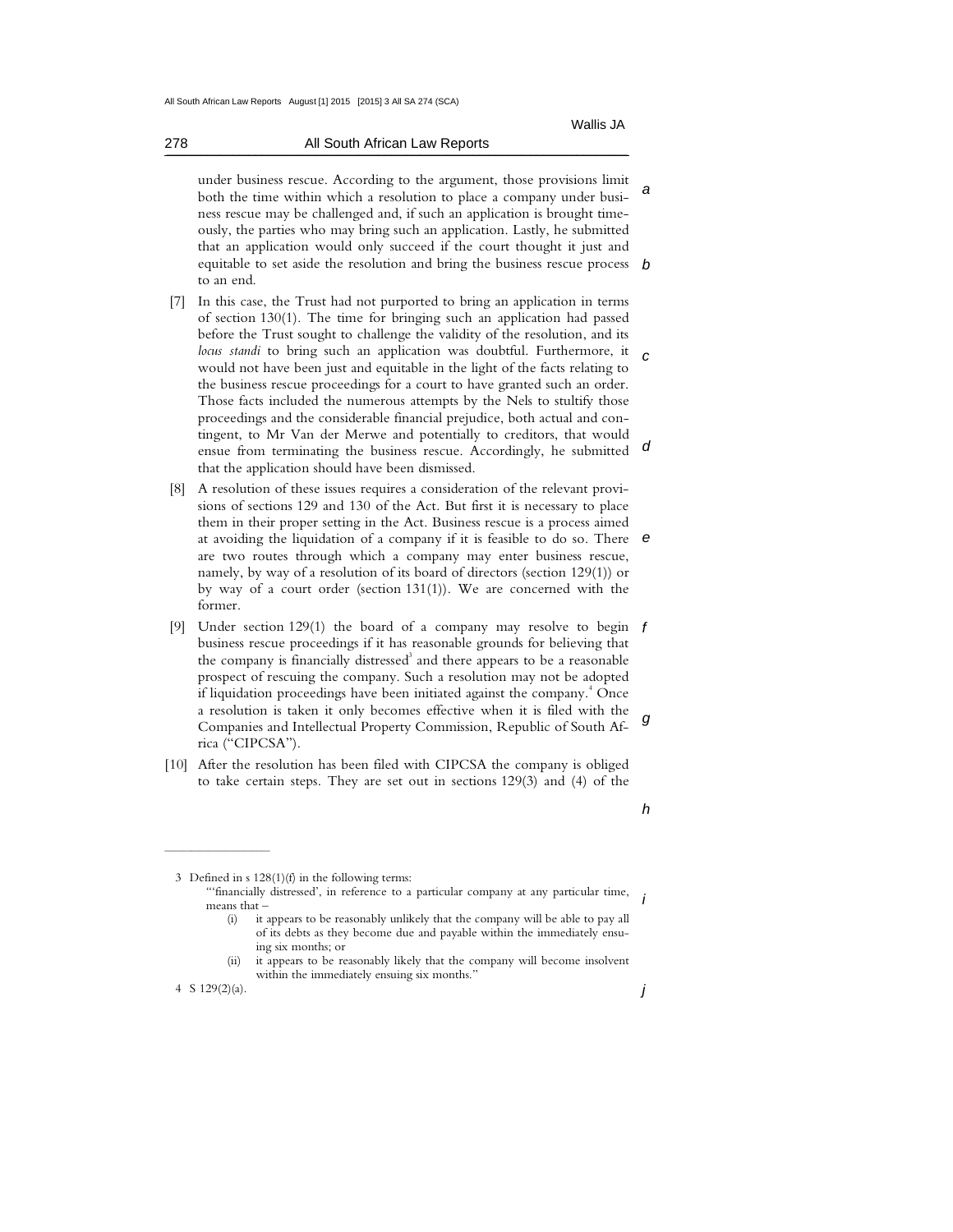|                    | Wallis JA                                                                                                                                                                                                                                                                                                                                                                                                                                                                        |
|--------------------|----------------------------------------------------------------------------------------------------------------------------------------------------------------------------------------------------------------------------------------------------------------------------------------------------------------------------------------------------------------------------------------------------------------------------------------------------------------------------------|
| SCA                | Panamo Properties (Pty) Ltd v Nel NO<br>279                                                                                                                                                                                                                                                                                                                                                                                                                                      |
|                    | Act. <sup>5</sup> It is common cause that in this case there was a degree of non-<br>compliance with these provisions. Thus, the statutory notice sent to credi-<br>tors of Panamo was not accompanied by a sworn statement of the facts rele-<br>vant to the grounds on which the board resolution was founded; Mr Van<br>der Merwe was not appointed within the prescribed time period; and, the<br>notice of his appointment was not published to all affected parties. These |
|                    | are the shortcomings on which the Nels based their application.<br>Before examining section 129(5), on which the court below based its                                                                                                                                                                                                                                                                                                                                           |
| $[11]$             | judgment, it is worth noting that section 130 expressly deals with objec-<br>tions to a company resolution to begin business rescue. Its provisions rele-<br>vant to this case read as follows:<br>"(1) Subject to subsection (2), at any time after the adoption of a resolution<br>in terms of section 129, until the adoption of a business rescue plan in terms                                                                                                              |
|                    | of section 152, an affected person may apply to a court for an order –<br>setting aside the resolution, on the grounds that –<br>(a)<br>there is no reasonable basis for believing that the com-<br>(i)<br>pany is financially distressed;                                                                                                                                                                                                                                       |
|                    | there is no reasonable prospect for rescuing the com-<br>(ii)<br>pany; or<br>the company has failed to satisfy the procedural require-<br>(iii)<br>ments set out in section 129;                                                                                                                                                                                                                                                                                                 |
|                    | An affected person who, as a director of a company, voted in favour of a<br>(2)<br>resolution contemplated in section 129 may not apply to a court in<br>terms of $-$                                                                                                                                                                                                                                                                                                            |
|                    | subsection $(1)(a)$ to set aside that resolution; or<br>(a)<br>$(b) \ldots$                                                                                                                                                                                                                                                                                                                                                                                                      |
|                    | unless that person satisfies the court that the person, in supporting the resolu-<br>tion, acted in good faith on the basis of information that has subsequently<br>been found to be false or misleading."                                                                                                                                                                                                                                                                       |
| $\lceil 12 \rceil$ | Some aspects of this section are worth highlighting. Firstly, it provides in<br>section 130(1) for three grounds upon which an application to set aside the<br>resolution may be brought. The first two are that the grounds for passing<br>such a resolution set out in section 129(1) are absent, and the third is that<br>the procedural requirements of section 129 have not been observed. In<br>other words, the first two bases for challenging a resolution mirror the   |
|                    | 5 These provide as follows:<br>"(3) Within five business days after a company has adopted and filed a resolution, as<br>contemplated in subsection (1), or such longer time as the Commission, on ap-<br>plication by the company, may allow, the company must -<br>publish a notice of the resolution, and its effective date, in the prescribed<br>(a)<br>manner to every affected person, including with the notice a sworn state-                                            |

ment of the facts relevant to the grounds on which the board resolution was founded; and

i

j

- (b) appoint a business rescue practitioner who satisfies the requirements of section 138, and who has consented in writing to accept the appointment.
- (4) After appointing a practitioner as required by subsection (3)(b), a company must (a) file a notice of the appointment of a practitioner within two business days after making the appointment; and
	- (b) publish a copy of the notice of appointment to each affected person within five business days after the notice was filed."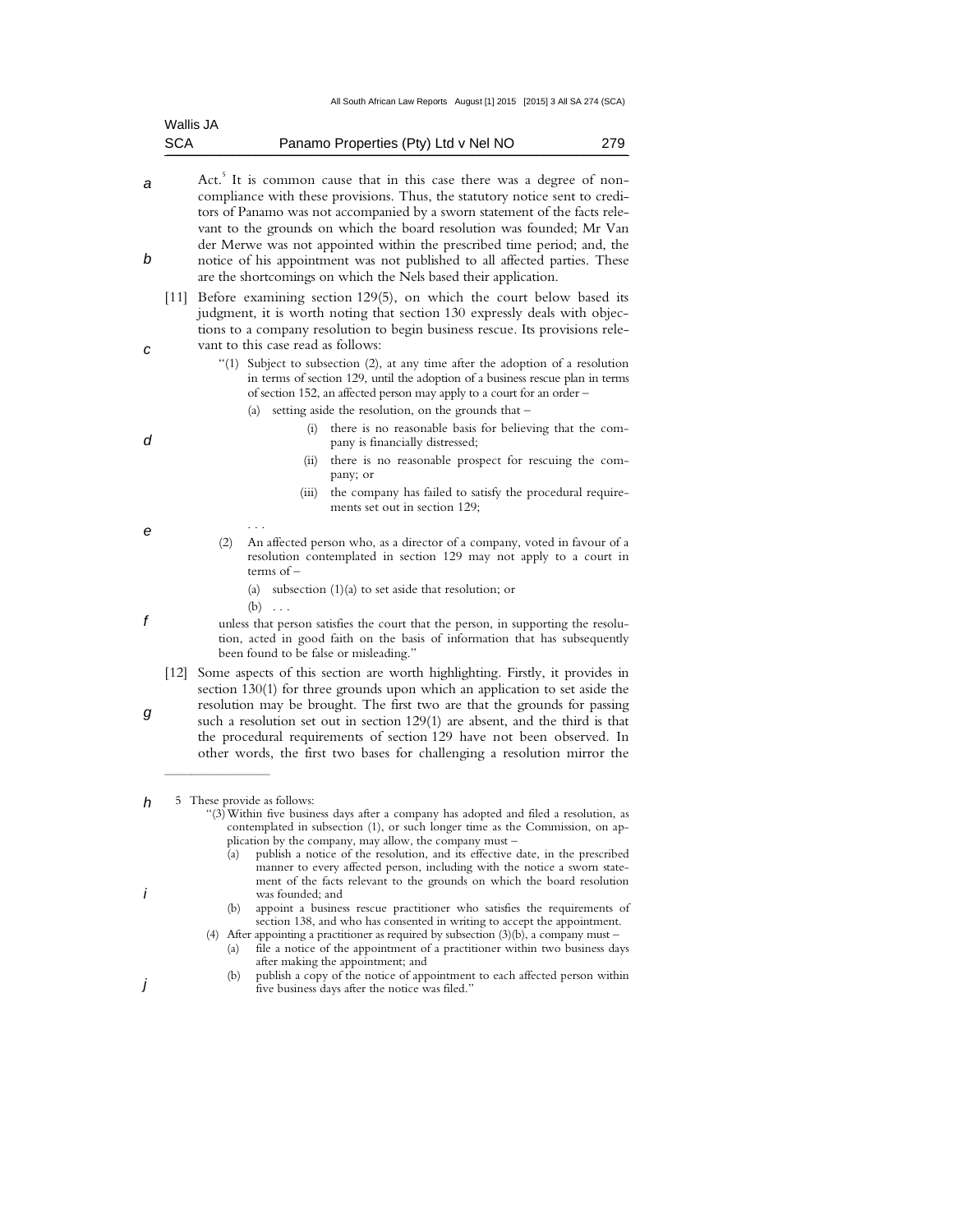a

b

i

j

grounds for passing the resolution set out in section 129(1), and the third raises the issue of non-compliance with the obligations imposed on the company by section 129 consequent upon passing the resolution and filing it with CIPCSA. That seems sensible. If the grounds for passing such a resolution are not present then it is appropriate to have a mechanism for setting it aside. If the procedural requirements to be followed once a resolution has been passed and filed with CIPCSA are not followed, that may indicate that there is no genuine intention to follow the process through to a successful conclusion and it is appropriate for there to be a mechanism to set it aside.

- c [13] Secondly, the time for bringing such an application is restricted. An application to set aside the resolution may be brought at any time after the date of adoption of the resolution but, once a business rescue plan has been adopted, the time for challenging a resolution is past. Whatever flaws may have been present before that time become of purely historical importance thereafter.
- d e ground for believing that the company is financially distressed or, if it is,  $f$ g [14] Thirdly, some people are excluded from the ranks of those who are entitled to bring a challenge to a resolution and seek to have it set aside. A director of the company who voted in favour of such a resolution is precluded from bringing such an application, unless they can show that in doing so they acted in good faith on information furnished to them that was false or misleading. In other words, there is no room for a director simply to have a change of heart in the light of altered circumstances. A director who opposed the resolution is not so restricted, whether they bring the application as a shareholder or as a creditor. No doubt that is why the resolution can be challenged at any time after it is first passed, even if it has not yet been filed with CIPCSA. A dissentient director may immediately challenge the resolution and argue that there is no reasonable that there is no reasonable prospect of rescuing it. In addition, the section clearly contemplates that such a director, or any other affected person, may bring such an application on the basis that there has been noncompliance with the procedural requirements of section 129. That fact immediately indicates that the lapsing and nullity arising from such noncompliance may be less than absolute.
- h [15] These points are pertinent because the application by the Trust, directed at setting aside the resolution, sidestepped two of these constraints. First, it was brought after the adoption of the business rescue plan, which would not be permissible in an application under section 130. Second, in substance, if not form, Mr and Mrs Nel, the persons who, as the directors of Panamo, passed the resolution to place it under business rescue, brought the application. They would not have been entitled to bring an application under section 130 and it is an open question whether section 130(2) would permit them to do so by making the Trust the applicant rather than themselves.<sup>6</sup> However, if they were permitted to do so, that would

 $\frac{1}{2}$  , and the set of the set of the set of the set of the set of the set of the set of the set of the set of the set of the set of the set of the set of the set of the set of the set of the set of the set of the set

 <sup>6</sup> The problem is not confined to trusts. If the only shareholder of a company was itself a company, which appointed its own shareholders and directors as the directors of the subsidiary, it would seem contrary to the purpose of s 130(2) to permit the company, represented by the same individuals, to bring an application to set the resolution aside.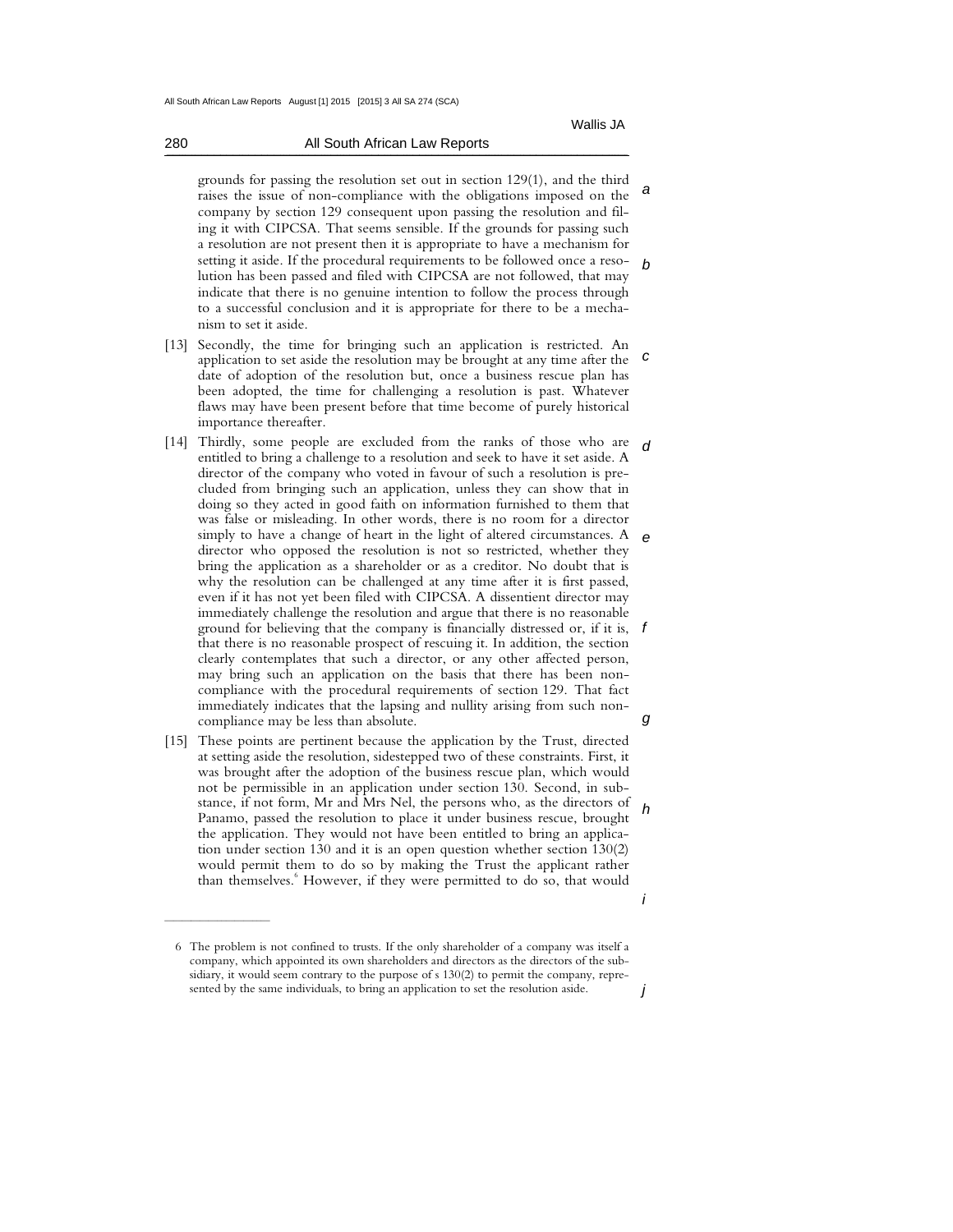| Wallis JA  |                                      |     |
|------------|--------------------------------------|-----|
| <b>SCA</b> | Panamo Properties (Pty) Ltd v Nel NO | 281 |

- a b clearly be contrary to the underlying purpose of section 130(2), which is that those responsible for placing the company in business rescue should not be entitled to challenge that decision merely because they have changed their minds, much less because it suits their private interests to do so. Assuming that they could nonetheless bring an application, this is undoubtedly a factor that would have weighed heavily with a court faced with such an application, in considering what was just and equitable under section 130(5)(a)(ii).
	- [16] The Trust argued that it was not obliged to follow the route of an application to court under section  $130(1)(a)(iii)$ , because such a challenge was unnecessary in the light of section 129(5)(a), which reads as follows:

c

h

 $\mathcal{L}_\text{max}$  , where  $\mathcal{L}_\text{max}$ 

- "(5) If a company fails to comply with any provision of subsection (3) or  $(4)$ 
	- (a) its resolution to begin business rescue proceedings and place the company under supervision lapses and is a nullity . . .

d It contended that the effect of its non-compliance with the provisions of subsections (3) and (4) of section 129 was that the resolution commencing business rescue in relation to Panamo lapsed and became a nullity, thereby bringing the business rescue proceedings to an end. This was so irrespective of the fact that the non-compliance flowed from the Trust's own failures to comply with these requirements and without any need to invoke the provisions of section 130.

- e [17] Arguments such as those raised in this case have featured in a number of decisions of the various divisions of the High Court. The first of these appears to be *Advanced Technologies and Engineering Company* (*Pty*) *Ltd v Aeronautique et Technologies Embarquées SAS*, 7 where Fabricius J concluded that:
- f g "It is clear from the relevant sections contained in chapter 6 that a substantial degree of urgency is envisaged once a company has decided to adopt the resolution beginning rescue proceedings. The purpose of s 129(5) is very plain and blunt. There can be no argument that substantial compliance can ever be sufficient in the given context. If there is non-compliance with s 129(3) or (4) the relevant resolution lapses and is a nullity. There is no other way out, and no question of any condonation or argument pertaining to 'substantial compliance'."

 Although he did not say so expressly, the learned Judge appears to have been of the view that an inevitable consequence of the resolution having lapsed would be that the business rescue process would terminate.

[18] This approach has been followed in several other cases including the

present one. It has not, however, been universally accepted. In *Ex parte* 

i j 7 *Advanced Technologies and Engineering Company* (*Pty*) *Ltd v Aeronautique et Technologies Embarquées SAS* (GNP case number 72522/11). The decision was followed in *Madodza*  (*Pty*) *Ltd* (*in business rescue*) *v ABSA Bank Ltd* (GNP case number 38906/12), *Homez Trailers and Bodies* (*Pty*) *Ltd* (*under supervision*) *v Standard Bank of South Africa Ltd* (GNP case number 35201/2013) and *ABSA Bank Ltd v Ikageng Construction* (*Pty*) *Ltd* (GNP case number 61235/2014). In *Newton Global Trading* (*Pty*) *Ltd v Corte* [2014] ZAGPPHC 628 para [12] it was held that the nullity dates back to the date of the original resolution and could not be remedied by a further resolution.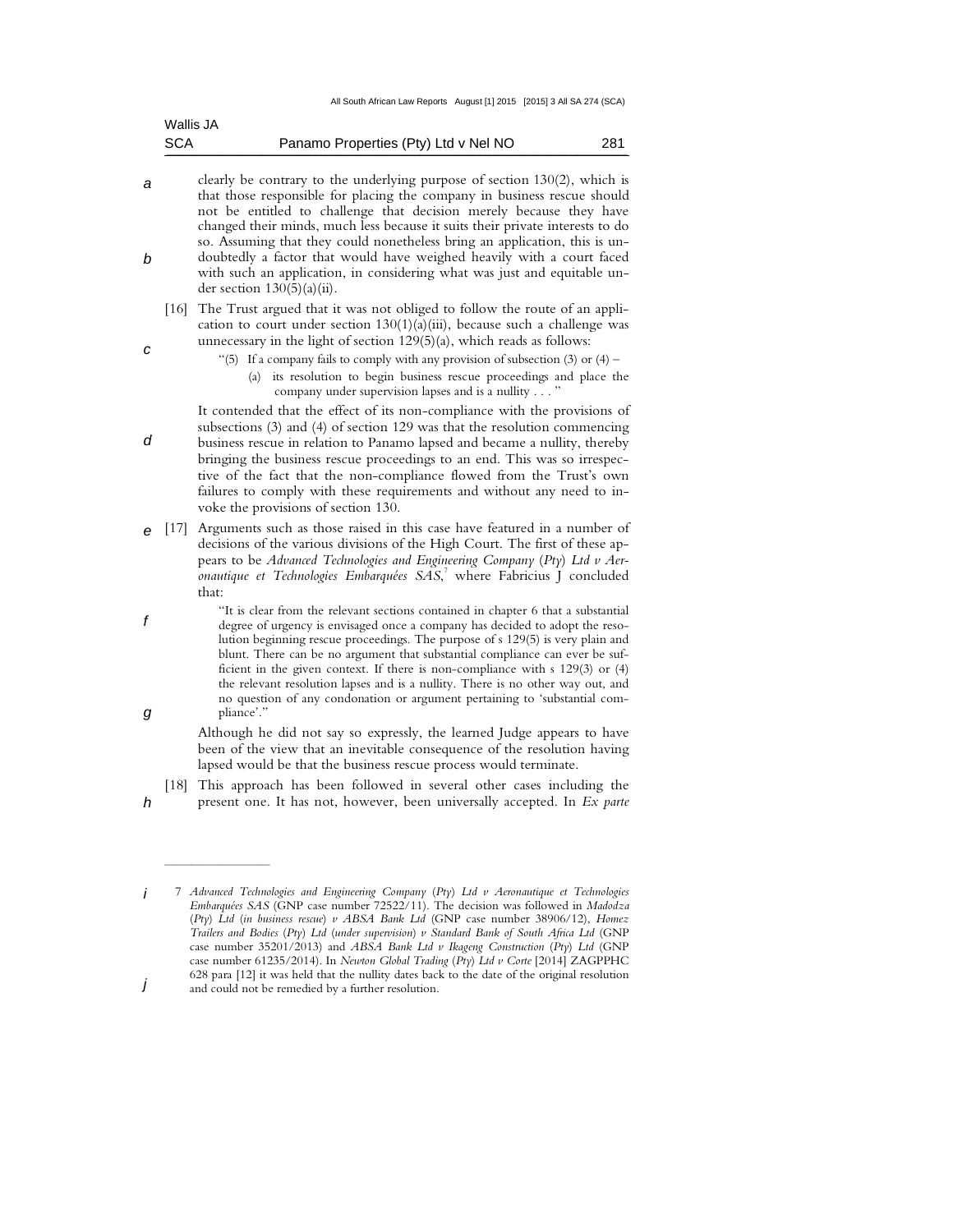282 All South African Law Reports

a b Van den Steen NO,<sup>8</sup> Rautenbach AJ held that Fabricius J was dealing only with non-compliance with time limits in regard to the appointment of a business rescue practitioner and not to other aspects of subsections (3) and (4). He accordingly held that, where there had been substantial compliance with those provisions, section 129(5) did not operate to nullify the resolution. In *ABSA Bank v Caine NO*<sup>9</sup> Daffue J pointed out that Fabricius J had not given consideration to the provisions of section 130(1)(a)(iii) and that his construction led to anomalies as between section 129 and section 130.

[19] The observation by Daffue J is undoubtedly correct. It finds an echo in the following passage from *Henochsberg*, where the author identified the very type of problem that has arisen in the present case:<sup>10</sup>

 $\mathcal{L} = \mathcal{L} = \mathcal{L} = \mathcal{L} = \mathcal{L} = \mathcal{L} = \mathcal{L} = \mathcal{L} = \mathcal{L} = \mathcal{L} = \mathcal{L} = \mathcal{L} = \mathcal{L} = \mathcal{L} = \mathcal{L} = \mathcal{L} = \mathcal{L} = \mathcal{L} = \mathcal{L} = \mathcal{L} = \mathcal{L} = \mathcal{L} = \mathcal{L} = \mathcal{L} = \mathcal{L} = \mathcal{L} = \mathcal{L} = \mathcal{L} = \mathcal{L} = \mathcal{L} = \mathcal{L} = \mathcal$ 

c d e "The practical consequences of the resolution that 'lapses and is a nullity' are uncertain . . . From the wording of the section it would appear that the resolution lapses and becomes a nullity automatically, without any intervention from outside parties. From a practical perspective this could create a number of problems, especially if this has been done intentionally by the company in order to gain the protection of Chapter 6 for a brief period of time, only to exit the procedure due to the resolution lapsing and becoming a nullity at a later date. This could also have unintended consequences where noncompliance with the notice and publication requirements have been minor and unintentional . . . It is not clear whether non-compliance in such circumstances means that the business rescue process lapses and becomes a nullity, even if the business rescue plan has already been adopted and is in the process of being implemented."

 As regards the relationship between section 129(5)(a) and section  $130(1)(a)(iii)$  the author comments<sup>11</sup> that: "It is difficult to align the apparent automatic lapsing of a business rescue resolution under the provisions of s 129(5) with this provision [ie with s  $130(1)(a)(iii)$ ]".

[20] The approach of Fabricius J appears to leave no room for the operation of  $f$ g section  $130(1)(a)(iii)$ . There is no point in bringing an application to set aside a resolution on the grounds of non-compliance with the procedural requirements of section 129 if that resolution has already lapsed and been rendered a nullity and the process of business rescue has, as a result, come to an end. In order to address this problem, Counsel submitted that section 129(5)(a) deals with non-compliance with the requirements of sections 129(3) and (4), while section  $130(1)(a)(iii)$  operates in respect of non-compliance with other procedural requirements in section 129.

 $\mathcal{L}_\text{max}$  , where  $\mathcal{L}_\text{max}$ 

h

 <sup>8</sup> *Ex parte Van den Steen NO* (*Credit Suisse Group AG Intervening*) 2014 (6) SA 29 (GJ). Also *MAN Financial Services SA* (*Pty*) *Ltd v Blouwater Boerdery CC* (GNP case number 72522/2012).

i 9 *ABSA Bank Ltd v Caine NO*, *In re*: *Absa Bank Ltd v Caine NO* [2014] ZAFSHC 46 paras [24]–[26]. To similar effect was *Vincemus Investments* (*Pty*) *Ltd v Louhen Carriers CC* 2013 JDR 0881 (GNP), when the proceedings were adjourned, but on the adjourned date the approach in *Advanced Technologies* was followed. See *Vincemus Investments* (*Pty*) *Ltd v Louhen Carriers CC* (GNP case number 16550/2013 dated 5 November 2013).

 <sup>10</sup> Piet Delport and Quintus Vorster (authors) with other contributors *Henochsberg on the Companies Act 71 of 2008* (loose-leaf, Issue 9) at 461.

 <sup>11</sup> *Henochsberg*, *supra* at 462(4).

j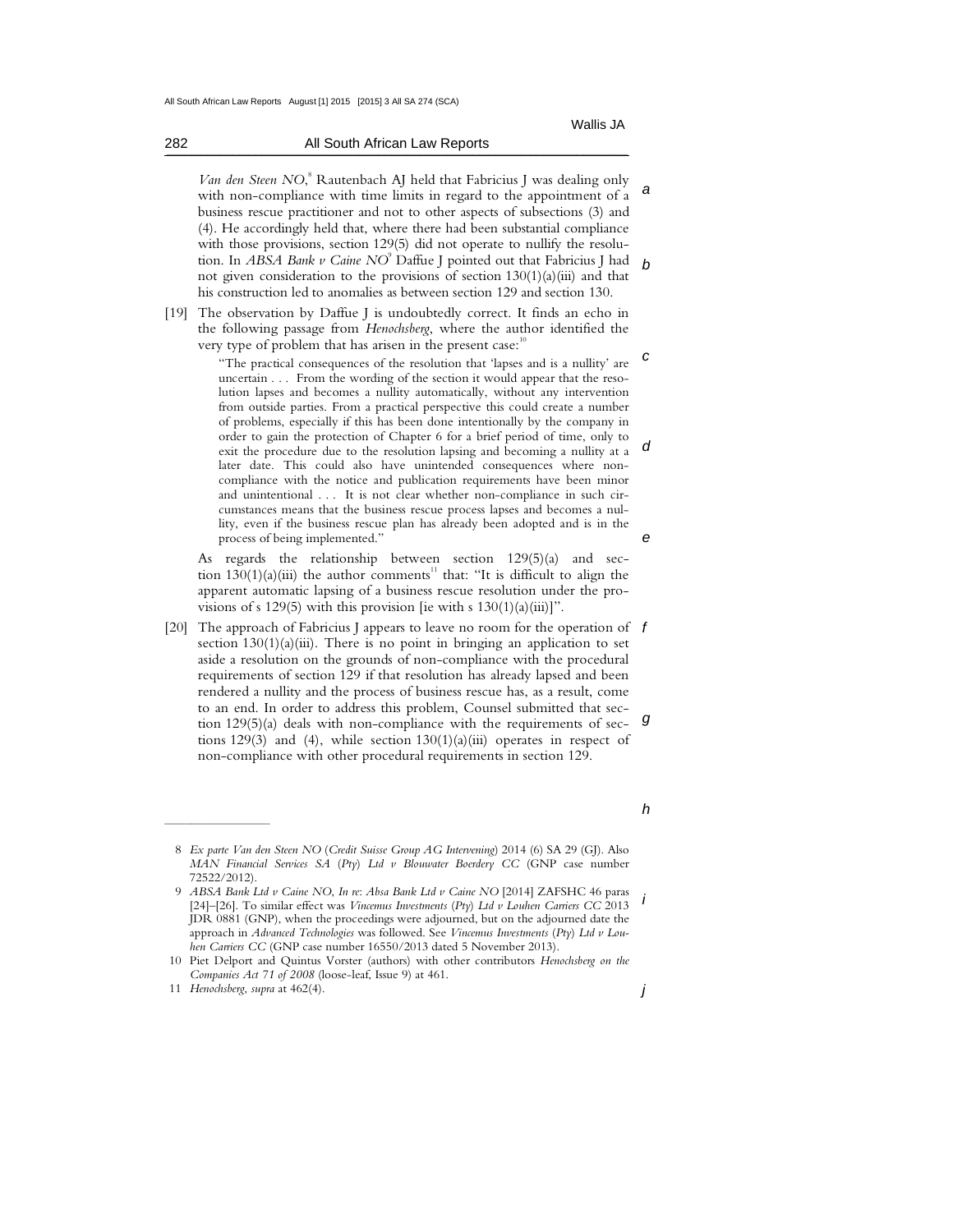| <b>SCA</b> | Panamo Properties (Pty) Ltd v Nel NO | 283 |
|------------|--------------------------------------|-----|
| Wallis JA  |                                      |     |

- a [21] I do not accept this argument for the simple reason that I do not think b that the expression "procedural requirements" in section  $130(1)(a)(iii)$  extends to any matter beyond the steps set out in sections 129(3) and (4). The phrase "procedural requirements" must refer to obligations of an administrative or procedural nature imposed upon the company. The steps that have to be taken under section 129(3) and (4) fall naturally in this category. But Counsel submitted that it extended to the need in terms of section 129(1) for a resolution of the board of the company to commence business rescue as well as to the filing of the resolution with CIPCSA in terms of section 129(2) that is a prerequisite for the resolution to take effect and business rescue to commence.
- c d e [22] Counsel derived support for the first submission from *DH Brothers*,<sup>12</sup> where a resolution to commence business rescue was passed without the board of directors being properly constituted. The court said that this amounted to a failure to comply with the procedural requirements of section 129(1) of the Act. In my view that was incorrect. The consequence of the board not having been properly constituted, (which was not what occurred in the present case), would be that the resolution was not a resolution of the board of directors. As such it was a nullity and ineffective for the purpose of commencing business rescue proceedings. Equally, in the absence of such a resolution, there was nothing to set aside in terms of section 130(1)(a)(iii). The court in *DH Brothers* could and should have made a declaration to that effect, but in doing so it would not have been acting in terms of section  $130(1)(a)(iii)$ .
- f g [23] The passing of a resolution to commence business rescue cannot readily be described as a procedural requirement. It is merely the substantive means by which the company may take that step. The board is under no obligation at all to take such a resolution, although, if it is financially distressed, it may be obliged to inform shareholders and creditors of the reasons for not doing so (section 129(7)). It cannot then be described as a "requirement", much less a procedural requirement. The other suggestion by Counsel, that filing the resolution with CIPCSA is a procedural requirement non-compliance with which may support an application in terms of section 130(1)(a)(iii), suffers from a similar flaw. If the board passes a resolution, but it is not filed with CIPCSA, then business rescue does not commence and the resolution is ineffective for any purpose. No point would be served in setting it aside.
- h i [24] There are no other procedural requirements in section 129 in relation to which a circumscribed section  $130(1)(a)(iii)$  could operate and none were suggested to us. The obvious and sensible meaning of the expression "procedural requirements" in section  $130(1)(a)(iii)$  is that it refers to the procedural requirements in section 129(3) and (4). But, if the resolution lapses and becomes a nullity in consequence of such non-compliance, and this brings an end to the business rescue process, as has been held in the High Court judgments mentioned above, no purpose would be served by a provision that empowered a court to set it aside.

 $\mathcal{L}_\text{max}$  , where  $\mathcal{L}_\text{max}$ 

j 12 *DH Brothers Industries* (*Pty*) *Ltd v Gribnitz NO and others* 2014 (1) SA 103 (KZP) para [16] [also reported at [2014] 1 All SA 173 (KZP) – Ed].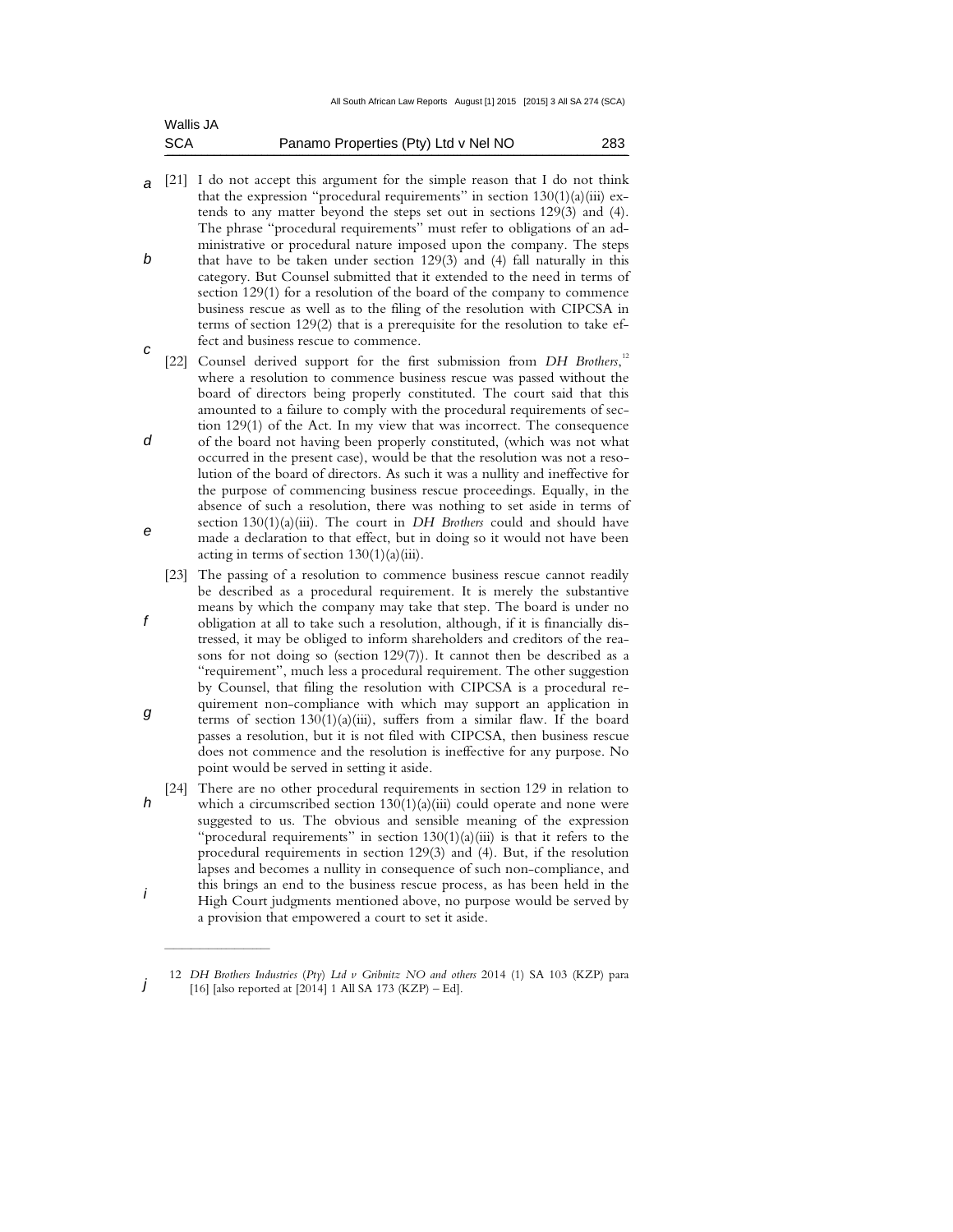| 284 | All South African Law Reports |
|-----|-------------------------------|
|     |                               |

- a b [25] The language of section 129(5)(a) at first reading may suggest that there is an absolute and immediate nullity of the resolution if there is noncompliance with the requirements of sections 129(3) and (4). How then is a court to deal with the anomaly that such a reading appears to create? In my view, the problem falls to be solved by having regard to certain basic principles of statutory interpretation.
- [26] In *Endumeni*<sup>13</sup> I ventured to summarise the current approach to statutory interpretation in the following way:

visions in the light of the document as a whole and the circumstances  $\boldsymbol{c}$ sible each possibility must be weighed in the light of all these factors. The  $d$ e "Interpretation is the process of attributing meaning to the words used in a document, be it legislation, some other statutory instrument, or contract, having regard to the context provided by reading the particular provision or proattendant upon its coming into existence. Whatever the nature of the document, consideration must be given to the language used in the light of the ordinary rules of grammar and syntax; the context in which the provision appears; the apparent purpose to which it is directed and the material known to those responsible for its production. Where more than one meaning is posprocess is objective, not subjective. A sensible meaning is to be preferred to one that leads to insensible or unbusinesslike results or undermines the apparent purpose of the document. Judges must be alert to, and guard against, the temptation to substitute what they regard as reasonable, sensible or businesslike for the words actually used. To do so in regard to a statute or statutory instrument is to cross the divide between interpretation and legislation; in a contractual context it is to make a contract for the parties other than the one they in fact made. The 'inevitable point of departure is the language of the provision itself', read in context and having regard to the purpose of the provision and the background to the preparation and production of the document."

- whether there is a sensible interpretation that can be given to the relevant  $f$ and most relevant for present purposes is that if the provisions of the state<br>that appear to conflict with one another are capable of being recon-[27] When a problem such as the present one arises the court must consider provisions that will avoid anomalies. In doing so, certain well-established principles of construction apply. The first is that the court will endeavour to give a meaning to every word and every section in the statute and not lightly construe any provision as having no practical effect.<sup>14</sup> The second and most relevant for present purposes is that if the provisions of the statciled then they should be reconciled.<sup>15</sup> Is it then possible to reconcile section  $129(5)(a)$  and section  $130(1)(a)(iii)$ ? In my view, it is possible without doing damage to the language used by the Legislature.
- business rescue proceedings. The relevant provision for present purposes is  $\,$  h [28] It is helpful to start with what the Act says about the termination of section 132(2)(a)(i), which provides that business rescue proceedings end

 $\mathcal{L}_\text{max}$  , where  $\mathcal{L}_\text{max}$ 

i 13 *Natal Joint Municipal Pension Fund v Endumeni Municipality* [2013] ZASCA 13; 2012 (4) SA 593 (SCA); [2012] 2 All SA 262 (SCA) para [18].

 <sup>14</sup> *Attorney-General*, *Transvaal v Additional Magistrate for Johannesburg* 1924 AD 421 at 436; *Commissioner for Inland Revenue v Shell Southern Africa Pension Fund* 1984 (1) SA 672 (A) at 678C–F [also reported at [1984] 1 All SA 474 (A) – Ed].

j 15 *Minister of Interior v Estate Roos* 1956 (2) SA 266 (A) at 271B–C [also reported at [1956] 2 All SA 388 (A) – Ed]; *Amalgamated Packaging Industries Ltd v Hutt and another* 1975 (4) SA 943 (A) at 949H [also reported at [1975] 4 All SA 695 (A) – Ed].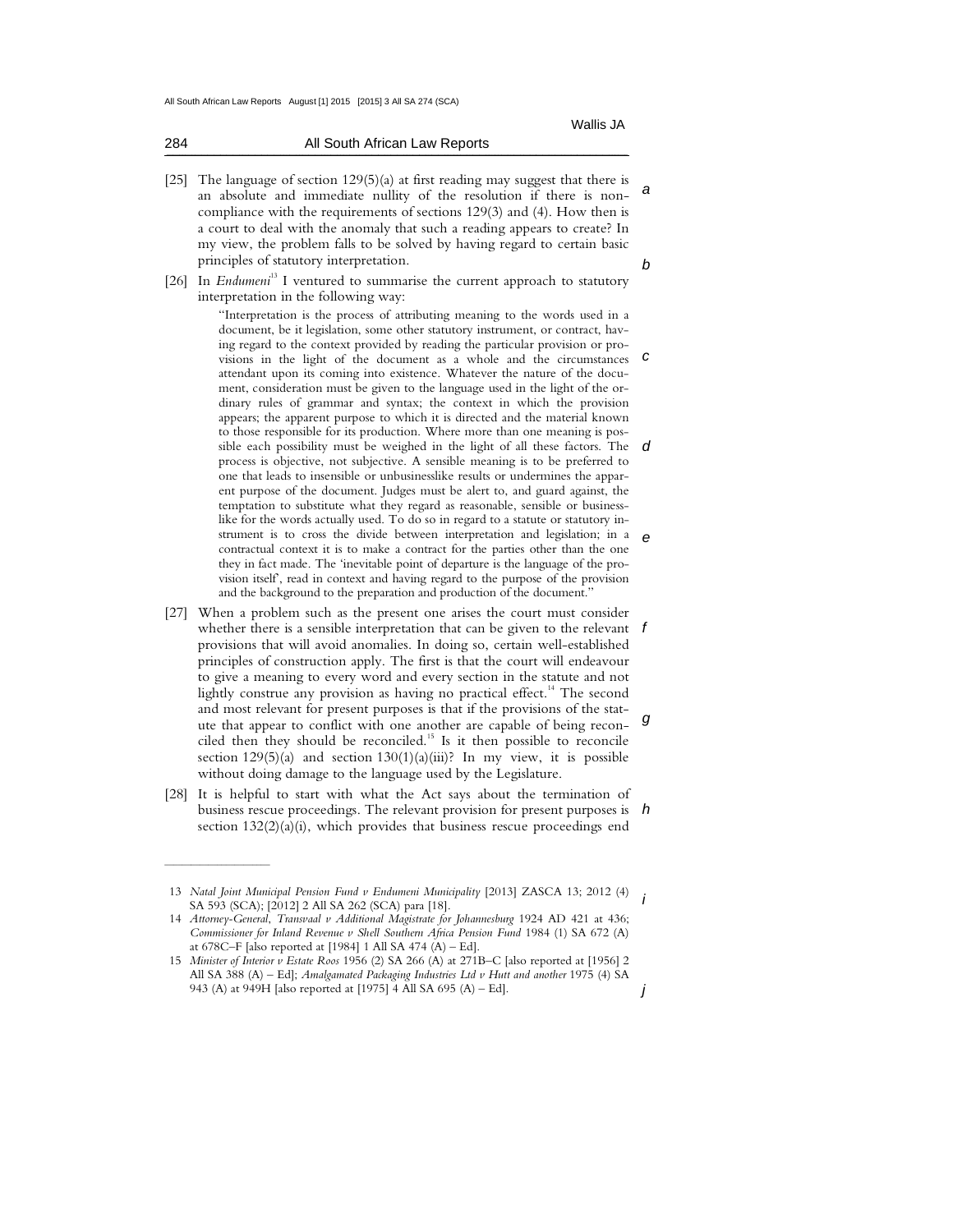| <b>SCA</b> | Panamo Properties (Pty) Ltd v Nel NO | 285 |
|------------|--------------------------------------|-----|
| Wallis JA  |                                      |     |

- a b c when the court sets aside the resolution that commenced those proceedings. In other words, when a court grants an order in terms of section 130(5)(a) of the Act, the effect of that order is not merely to set the resolution aside, but to terminate the business rescue proceedings. *A fortiori* it follows that until that has occurred, even if the business rescue resolution has lapsed and become a nullity in terms of section 129(5)(a), the business rescue commenced by that resolution has not terminated.<sup>16</sup> Business rescue will only be terminated when the court sets the resolution aside. The assumption underpinning the various High Court judgments to the effect that the lapsing of the resolution terminates the business rescue process is inconsistent with the specific provisions of the Act. None of those judgments referred to section 132(2)(a)(i).
	- [29] Once it is appreciated that the fact that non-compliance with the procedural requirements of section 129(3) and (4) might cause the resolution to lapse and become a nullity, but does not terminate the business rescue, the legislative scheme of these sections becomes clear. The company may initiate business rescue by way of a resolution of its board of directors that
- is filed with CIPCSA. The resolution, and the process of business rescue that it commenced, may be challenged at any time after the resolution was passed and before a business rescue plan is adopted on the grounds that the preconditions for the passing of such resolution are not present.<sup>17</sup> If there is non-compliance with the procedures to be followed once busi-
- e f ness rescue commences, the resolution lapses and becomes a nullity and is liable to be set aside under section  $130(1)(a)(iii)$ . In all cases the court must be approached for the resolution to be set aside and business rescue to terminate. That avoids the absurdity that would otherwise arise of trivial non-compliance with a time period, eg the appointment of the business rescue practitioner one day late as a result of the failure by CIPCSA to licence the practitioner timeously in terms of section 138(2) of the Act,
	- bringing about the termination of the business rescue, but genuine issues of whether the company is in financial distress or capable of being rescued having to be determined by the court. There is no rational reason for such a distinction.
- **9** [30] The reason for wanting consistency, in all instances where the question of setting aside a resolution to commence business rescue arises, is apparent from section 130(5)(a) of the Act. That section deals with the circumstances in which the court may set aside a resolution and reads as follows:
	- "(5) When considering an application in terms of subsection (1)(a) to set aside the company's resolution, the court may –
		- (a) set aside the resolution –

(i) on any grounds set out in subsection (1); or

h

i

 $\frac{1}{2}$  , and the set of the set of the set of the set of the set of the set of the set of the set of the set of the set of the set of the set of the set of the set of the set of the set of the set of the set of the set

j

d

 <sup>16</sup> The distinction between the resolution having lapsed and the business rescue proceedings having ended appears to be recognised in s 129(6), although that section may itself give rise to some practical difficulties that do not arise here and can be left for another occasion.

<sup>17</sup> The language of s  $130(1)(a)(i)$  and (ii) suggests that the time when the preconditions are not present is when the application is brought, but I refrain from deciding that point as it is unnecessary to do so.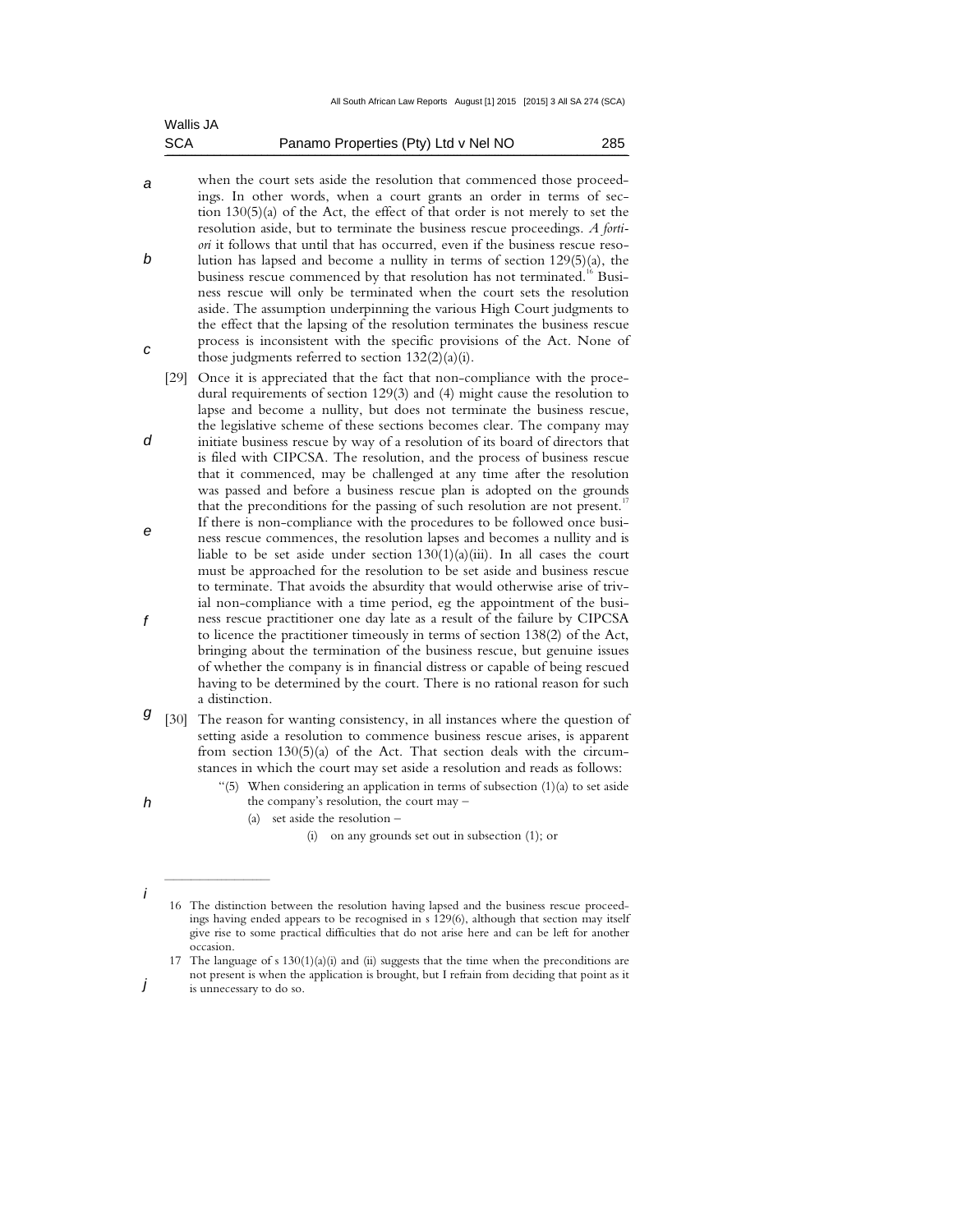a

|  |  |  |  | (ii) if, having regard to all of the evidence, the court     |  |
|--|--|--|--|--------------------------------------------------------------|--|
|  |  |  |  | considers that it is otherwise just and equitable to do so." |  |

- b c d [31] It has been suggested that the effect of the inclusion of sub-paragraph (ii) in this section is to introduce a fourth ground for setting aside a resolution to commence business rescue in addition to those set out in section  $130(1)(a)$ .<sup>18</sup> I do not think that is correct. This appears to me to be yet another case in a long line, commencing with *Barlin*,<sup>19</sup> in which the legislation uses the disjunctive word "or", where the provisions are to be read conjunctively and the word "and" would have been more appropriate. <sup>20</sup> Where to give the word "or" a disjunctive meaning would lead to inconsistency between the two subsections it is appropriate to read it conjunctively as if it were "and". This has the effect of reconciling section 130(1)(a) and section 130(5)(a) and limiting the grounds upon which an application to set aside a resolution can be brought, whilst conferring on the court in all instances a discretion, to be exercised on the grounds of justice and equity in the light of all the evidence, as to whether the resolution should be set aside.
- to be satisfied that in the light of all the facts it is just and equitable to set  $e$ [32] Insofar as it may be suggested that the use of the word "otherwise" in section  $130(5)(a)(ii)$  points in favour of this furnishing a separate substantive ground for setting aside the resolution I do not agree. In my view the word is used in this context to convey that, over and above establishing one or more of the grounds set out in section 130(1)(a), the court needs the resolution aside and terminate the business rescue. It is not being used in contradistinction to the statutory grounds, but as additional thereto. This is consistent with the meaning "with regard to other points" given in the *Oxford English Dictionary*. 21
- [33] So construed the different sections are not only harmonious but also f g sensible and practical in their application. Under section 129 the company initiates the business rescue process and takes the procedural steps that must be followed. Under section 130 an affected person, excluding, save in special circumstances, a director who voted in favour of the resolution, may, during the period from the date of the resolution until the date of acceptance of a business rescue plan, apply to set the resolution aside either on substantive or procedural grounds. Such an application is made to court and the applicant must not only establish the statutory grounds, but also satisfy the court that it is just and equitable that the resolution be set aside. If the court grants such an order that brings the business rescue to an end.

 $\frac{1}{2}$  ,  $\frac{1}{2}$  ,  $\frac{1}{2}$  ,  $\frac{1}{2}$  ,  $\frac{1}{2}$  ,  $\frac{1}{2}$  ,  $\frac{1}{2}$  ,  $\frac{1}{2}$  ,  $\frac{1}{2}$  ,  $\frac{1}{2}$  ,  $\frac{1}{2}$  ,  $\frac{1}{2}$  ,  $\frac{1}{2}$  ,  $\frac{1}{2}$  ,  $\frac{1}{2}$  ,  $\frac{1}{2}$  ,  $\frac{1}{2}$  ,  $\frac{1}{2}$  ,  $\frac{1$ 

j

286 All South African Law Reports  $\mathcal{L} = \mathcal{L} = \mathcal{L} = \mathcal{L} = \mathcal{L} = \mathcal{L} = \mathcal{L} = \mathcal{L} = \mathcal{L} = \mathcal{L} = \mathcal{L} = \mathcal{L} = \mathcal{L} = \mathcal{L} = \mathcal{L} = \mathcal{L} = \mathcal{L} = \mathcal{L} = \mathcal{L} = \mathcal{L} = \mathcal{L} = \mathcal{L} = \mathcal{L} = \mathcal{L} = \mathcal{L} = \mathcal{L} = \mathcal{L} = \mathcal{L} = \mathcal{L} = \mathcal{L} = \mathcal{L} = \mathcal$ 

h

 <sup>18</sup> *DH Brothers Industries* (*Pty*) *Ltd v Gribnitz NO*, *supra* para [18].

 <sup>19</sup> *Barlin v Licencing Court for the Cape* 1924 AD 472 at 478.

i 20 *Ngcobo and others v Salimba CC; Ngcobo v Van Rensburg* 1999 (2) SA 1057 (SCA) para [11] [also reported at [1999] 2 All SA 491 (SCA) – Ed]; *SATAWU v Garvas* 2013 (1) SA 83 (CC) para [143] [also reported as *South African Transport and Allied Workers Union and another v Garvas and others* (*City of Cape Town as Intervening Party and Freedom of Expression Institute as amicus curiae*) at 2012 (8) BCLR 840 (CC) – Ed]; *S v Sengama* 2013 (2) SACR 377 (SCA) [also reported at [2013] JOL 30694 (SCA) – Ed].

 <sup>21</sup> OED (2ed), (1989) Vol X at 985, *sv* "otherwise" (meaning 3).